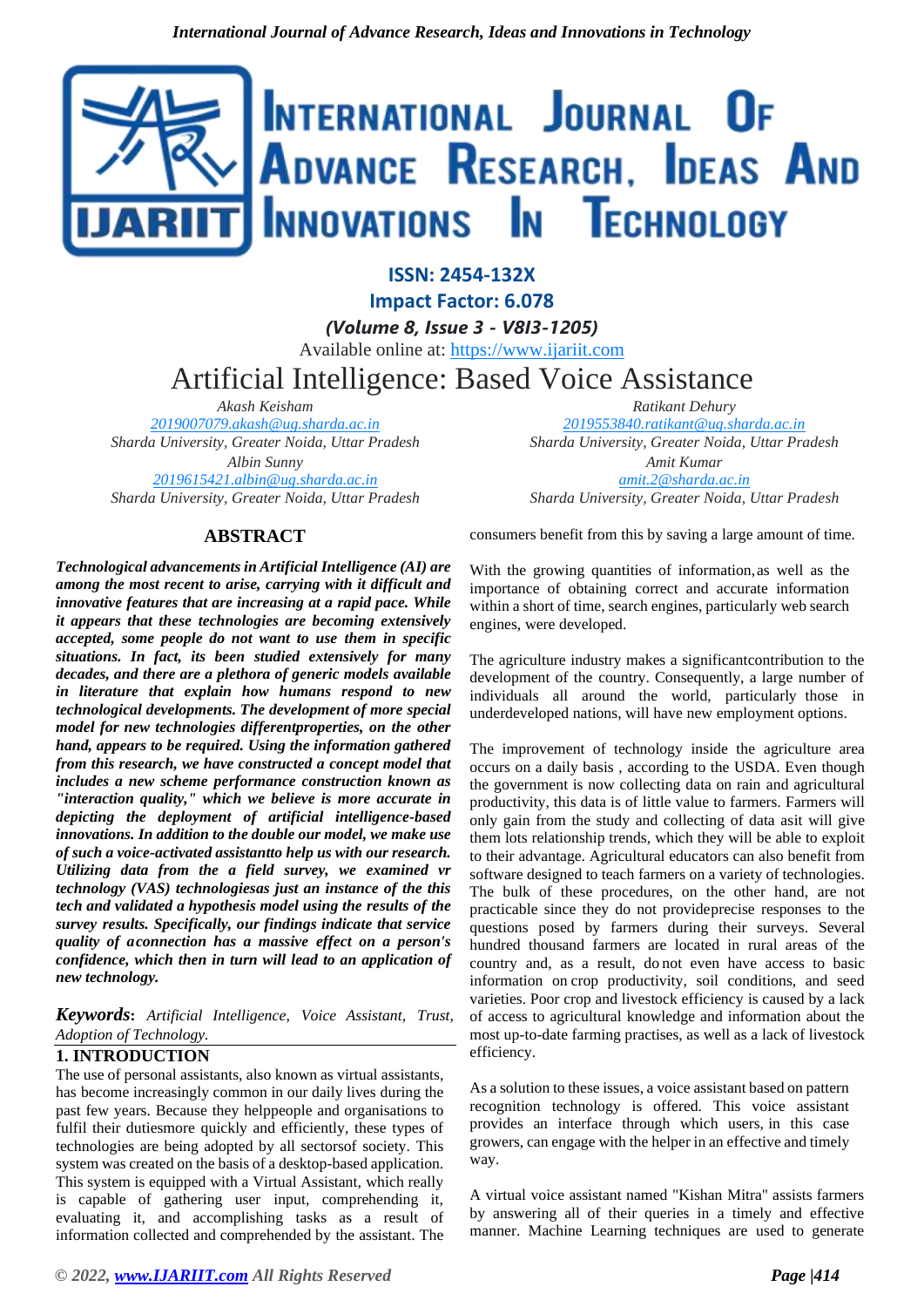query responses, which arethen presented to the user. People who are just starting started in agriculture as well asthose who are currently working in the area will profit from this programme, as well.

The incorporation of sentiment categorization and language understandinginto this application could prove advantageous in the near future.

If we are aware of it, or if we are unconscious of it, it is called it. All of the features and ease-of-use that they provide, after all, are what makes them so appealing to customers. It is also possible to automate certain aspects of a user's day-to-day activities, allowing the user to dedicate moretime and attention to the things that are mostimportant to them. Personal assistants are also capable of automating elements of a user's day-to-day duties. Personnel assistantsprovide services such as making phone calls,composing messages, taking photographs, storing to-do lists at a home office, accessing the internet, and performing a variety of other tasks. \ The ability of individuals to spend more time and energy to what is essential to them is critical, regardless of whether they are undertaking personal or professional tasks.intelligence- based technologies are more relevant to users. Because of this, they may improve the implementation of their products and expose them to the marketplace in a much more effective manner.

# **2. THEORETICALBACKGROUND**

The advancement of technology, as well as its application to the lives of individuals, hasmaintained technology adoption as one of the most interesting research subjects. It wasDavis Jr. (1986) who first proposed the Technology Acceptance (TAM), which is a conceptual framework for users' tendency touse technology. Over the years, this basic model has undergone several additions and adjustments based on the characteristics of innovations and the behavioural characteristics of end-users (see Maranguni and Grani (2015)).

According to Venkatesh (2003; 2012), a number of studies have been conducted in an attempt to identify and explain factors that influence users' acceptance/adoption of new technology, both at the organisational and individual levels. While this is true, it does not imply that we have conducted study into adoption models, given the fact that new technologies are introduced each year, and their special features necessitate the need for unique adoption studies.

There are some studies that are attempting to be using psychology & behavioural theories to discover new constructs that will aid in the development of improved adoption models for emerging technologies. Human- computer interaction (HCI) is an important notion that should be taken into consideration while developing AI-based systems. As computer have become more prevalent in practically every aspect of our life, human-computer interaction (HCI) has emerged as a much more essential field in recent years. Increasingly essential in interactive systems, human-computer interaction (HCI) is becoming increasingly important. It will become even more crucial as everyone around us has become electronic as well as unwittingly engrained to engaging computer science capabilities that help with us that every day continues to live extra thrilling, effective, and convenient.

With a predicted population of more than 1 trillion by 2050, farming is expected to see alarge growth in order — in a context of minimal economic development — by approximately 50% when compared to the current situation in 2013. (Food and Agriculture Organization of the United Nations, 2017). Just at moment, crop yields accounts for around 37.7% of the total land area under cultivation. Agriculture is important for a multitude of reasons, including the production of jobs and the contribution to the national income of the country. Besides making a critical role in theeconomic prosperity of industrial countries, the sector also has a vital role to play as in economies of developing countries. The expansion of urban has resulted in a significant increase in the per-capita living of the rural community. Because of this, it will be sensible and acceptable to focus greater emphasis on the farming production in the next years. Agricultural output accounts for 18 percent of GDP in nations such as India, where the sector employs halfof the country's labour force, resulting in an 18 percent contribution to the country's gross domestic product. Development of agricultural production will inevitably lead to rural development, which will in turn result in rural transformation, which will ultimately end in structural change of the country (Mogili and Deepak, 2018; Shah et al., 2019).

As a result of the advent of new technology, several sectors around the world have seen substantial transformations (Kakkad et al., 2019). Even though agriculture is the least digitalized industry, there has been a significant increase in the development " or " commercialization of agricultural technologies, which is surprising. Given that Artificial Intelligence (AI) has begun to playa large role in our daily lives, it has the potential to greatly expand both our perceptions of the world as well as our ability to impact our surroundings (Kundaliaet al., 2020; Gandhi et al., 2020; Ahir et al., 2020). Using crop assignment and vehicle routing in conjunction, Plessen (2019) introduced a method for collection planning that is based on the coupling of crop assignment and vehicle routing. As a result of these technology advancement, the personnel, which was once restricted to a small range of manufacturing sectors, is nowcontributing to a diverse variety of fields.

Artificial intelligence is based on the foundations of a diverse range of fields, including biology, grammar, computer science, mathematics, psychiatry, and engineering, to name a few. According to Jha and colleagues (2019), a short summary of the current state of farm automation applications may be found here.As part of our contribution, we merged the ISSM, SET, and HCI models and integrated them into the technology adoption literature in order toproduce a new model that can better represent the implementation of new technological advances than the existing models. We also evaluated human innovativeness as a moderator, as it has the potential to increase individuals' trust in the use of VASs. In the next section, we will explain our constructions and explain howwe based our hypothesis on the theories as well as other research that have beendiscussed thus far.

## **3. RESEARCH MODEL AND HYPOTHESES**

Python is the language of programming that hasbeen used for this work, and that is well because of its versatility as well as the accessibility of a huge number of library resources. To develop the Virtual Assistant, we used the Microsoft Visual Coding (IDE), which is a development tool which supports the Python language and was controlled by Software. The Py Voice Recognition library, which is supplied with the language, contains a number of built-in functions that can be used to recognize speech.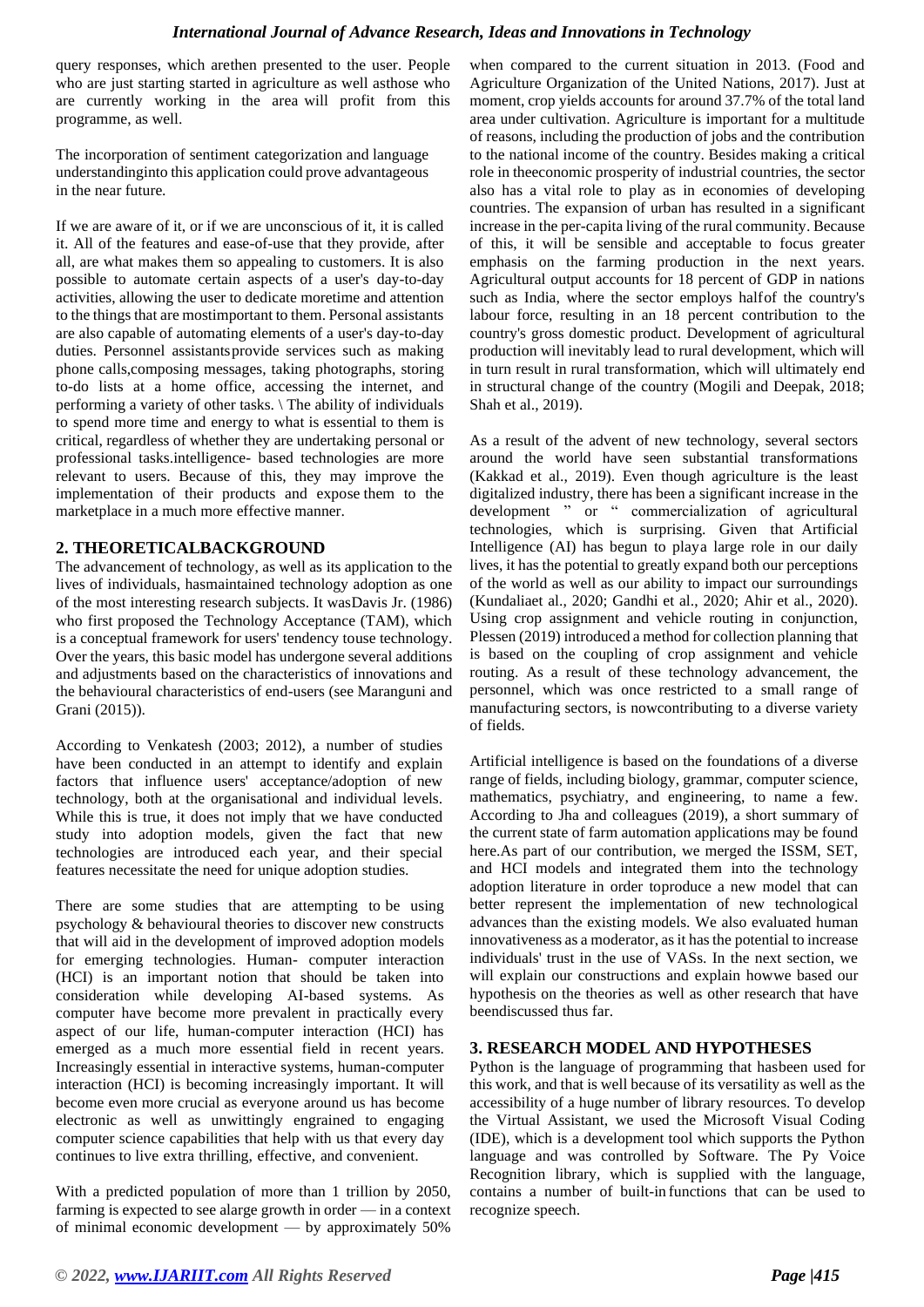

As a starting point, we will build a program thatwill transform the written text into speech.

Python's pyttsx3 module is used to accomplish this goal. The library instance will be assigned toa variable as soon as it is created in the programme. Using the say() method, we will pass in a string to be read as an argument to it, and the outcome will be a vocal answer in return.

It has been necessary to develop yet another function in order to recognise the voice control that has been provided by the user. Specifically, we define the microscope source in that function, and then we utilise the relevant functions within its scope, with results being recorded in a variable as a result. As a last step,we can make use of a range of services, including the Google Voice Recognition engine, the Windows Bing Voice Activation engine, andservices from a variety of other significant corporations, like IBM, Houndify, and, among many others.

A text files format which can be read on a personal computer was chosen for this study because this would convert an analogue voice control into an electronic text format that could be read by the user. We just provide Assistant with the text as inputs, and it will run a search for the keyword that we specify in the text. It is possible that the input command will be invoked if it contains a word that matches a word inside the respective function. As a result, the activity would be carried out as a result, including such displaying the current time or date, displaying the battery status, taking a screen capture, or saving a short note, among many other things.

The biggest advantage of using this Personalized Coach To help is that it save a large amount of time. It can also manage enquiries from people who talk in a range of different voices, which is particularly useful. Although there is no rule stating that a specific command must be given in order to initiate a certain activity, it is recommended that you do so. There are a few exceptions to this rule, as follows. It is possible for users to communicate with the system by using natural language commands. It was written in the Python programming language (version 3.8.3) to construct this Vocal style Assistant for said personal computer. In fact, we used Visual Basic Code as our integrated development environment (IDE) (Integrated DevelopmentEnvironment).

Reading and submitting data to the RASA model, as well as getting the results, were all accomplished through the use of the elevated programming language Python, which was also used to develop the model.

When it comes to intent, there is nothing more important than that of the goal which the user is aiming to accomplish. Pretend you're in the following situation: For example, if a user says,"Book a seat at Cliff House today," their objective can be classified as one that involves reservation of a table.

Input from a user is processed by an entity, whose job is to extract meaningful from the user's request. The entities are obtained fromthe preceding example, "Book a table at Cliff House last night," which is the location, the date, and the hour of the reservation. Today'sevent will take place at Cliff House, as well as the time is evening.

**Hypothesis 1:** The quality of information of aVAS has a beneficial impact on the trust that users have in the VAS.

**Hypothesis 2:** The user's faith in a VAS is positively influenced by the quality dimensionsof the VAS.

Human-computer interaction (HCI) is defined in the literature as the conversation and sharing among humans and a computer. The most important thing to remember about virtual assistant systems would be that they are more than just a computer; depending on how they are used, they can even act as a friend to their users. In fact, some people use these systems to communicate with them as if they were real

people. In this situation, the quality of the interaction should be improved and should include some features of human interactions, such as body language. The quality of interaction is a critical consideration for many different types of applications and interactions. Examples include Wang et al. (2005)'s investigation on the interaction between both the information management development team as well as the users, and their findings on the impact of this quality on the productivity and success of a project. Based on their findings, Ekinci and Dawes (2009) looked into how frontline service employees and their personality traits influence levels of engagement and customer satisfaction from theperspective of the consumers. They discovered that three personality characteristics — gregariousness, industriousness, and life satisfaction – had a significant impact on the quality of interpersonal interactions.

**Hypothesis 3:** The quality of an AVS's interaction with the user has a favourableimpact on the user's faith in the AVS.

Uncertainty and the perception of risk associated with a new innovation are two of themost significant barriers to its adoption, according to the literature. When it comes to social or economic interactions, trust is a crucialcomponent to consider because it can help to lessen uncertainties and perceived risks, which is especially significant when making these decisions or introducing new technologies (Gefen 2002). The ability to trust a mobile system is one of the most crucial aspects influencing its adoption (Zhou2013). In the dictionary, trust is defined as "a psychological condition characterised by the decision to tolerate vulnerability in the face of favourable expectations about intentions or conduct of another" (Rousseau et al. 1998). Because of the uncertain nature of the M-commerce environment, trust is much more complex and important than it is in traditional commerce environments (Lu et al. 2005). Kim and colleagues (2004) established a model that asserts that early confidence in the electronic medium as a banking medium, as well as trust in the bank, are the most important predictors of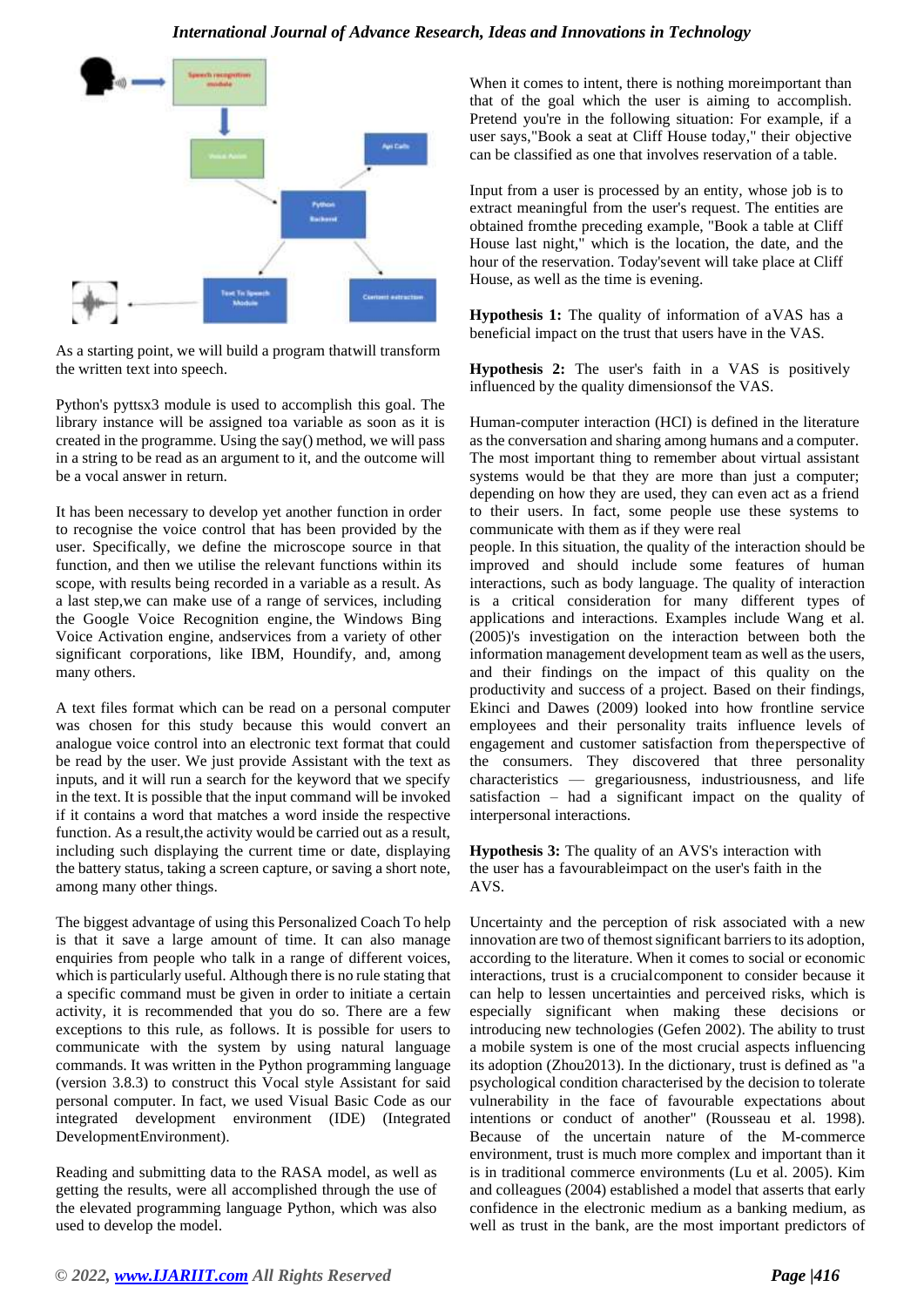Internet banking adoption. According to theirfindings, there is a statistically significant association among initial trust inside the electronic medium and the uptake of Internet banking services. The research of Yu et al. (2015), which is founded upon trust theory, empirically investigates the relationship between opting to continue using online banking and their trustworthiness. Initial relationship between trust utility as beliefs will have an impact on a person's behavioural intention, according to the reasoned action theory (TRA). Gefen (2002) asserts that the perception of risk and trust influences behaviour. When it comes to purchasing decisions in electronic commerce, customers place a high value on trust and risk (Kim et al. 2008).

**Hypothesis 4:** The intention of a user to utilise a VAS is positively influenced by their trust in the VAS.

An individual's willingness to experiment with any new information system was defined for the first occasion by Agarwal and Prasad (1998),and it is characterised by their eagerness to try out any new system. They have looked into the effects of innovativeness just on relationship between education about just a latest tech as well as the impression of it, and the connection here between perception and the intention to utilise the technology in the future. Because they are constantly on the lookout for fresh knowledge, an inventive person is likely to accept a new technology. The ability to be creative and imaginative has a significant impact on the acceptance of new technologies. It was discovered by Lu et al. (2005) that there is a relationship between the adoption intention wireless mobile technology, societal influences, and individual innovativeness. Social influences, personal innovativeness, and adoption aspirations were revealed to have a strong causal link, the researchers discovered. Similarly, in another research, Rouibah et al. (2016) discovered that innovativeness has a statistically significant link with trust in the adoption of internet payment services. As a result of these issues, we believe that an individual's willingness to employ artificial intelligence-based technology is influenced by their own personal innovativeness.

#### **4. RESEARCH METHODS**

The project's initial phases included evaluating the audio commands provided by the user through a microphone and recording the results.



In addition to retrieving information, this can include operating the internal files of a computer, among other things. This study will perform an empirical qualitative research study based on the above-mentioned literary works and their instances, and it will report its findings.Tests are carried out by programming in accordance with books and internet resources, with the clear and explicit purpose of identifying best practises and developing a more in-depth understanding of the Voice Assistant technology.

#### **5. RESULTS AND ANALYSES**

The partial least - square (PLS) method was employed to examine our structural model. We begin by examining the reliability of our measurements and concepts, and then we examine our structural model both with each moderator to determine how well our suggested framework can describe variance in intention to use VAS in the future.

#### **6. MEASUREMENT MODEL VALIDATION**

#### Module for Speech Recognition

When converting speech input to text, the system will make advantage of Part of the google speech recognition system to do this. The input device for speech The users are able to access texts from unique corpus that have been organised solely on the computer networkof the information centre in which they are located. Texts captured by the microphone are temporarily saved on the device before being transferred to the Google cloud, where they can be recognised by speech recognition technology. A similar text is then received and put into the central processor as a result of this.

#### Python backends are used for a variety of tasks.

Once this is determined, it performs API Call and Contextual Extraction by comparing the order or speech output to data collected from of the voice recognition module in Python and doing context extraction. Afterwards, the same output is returned to the py backend, which then gives your user with the expected outcome.

API Calls API (Application Programming Interface) is an abbreviation for Application Programming nterface. Software ntermediaries which allow two apps to communicate with one another are known as APIs (application programming nterfaces). Another way of putting it is that an API is essentially a messenger that sends your queries to the providers that you've asked them from and returns the results to the sender.

#### Extraction of Context

Using computer documents as input, context extraction (CE) is the task of automatically extracting organised data from a variety of various andor quasi-computer documents. Mostof the time, the activity entails the analysis of human language documents through the application of natural language (NLP). TEST RESULTS Recent breakthroughs in multimedia document processing, including some content extraction from images, audio, and video, might be thought of as context extraction (Context Extraction Test Results).

#### Module for Text-to-Speech

With Text-to-Speech, we mean the ability of computer networks to read reading text in a natural-sounding voice (TTS). The written text istranslated to a phonics representations, which is then converted to sound waves, which can beoutput as sound by a sound processor when it isprocessed by a TTS Engine Thirdparty publishers, among other things, provide a variety of TTS engines in a number of languages, accents, and specialised vocabularies, to name afew examples.

## **7. DISCUSSION**

The purpose of this research is to gain a better understanding of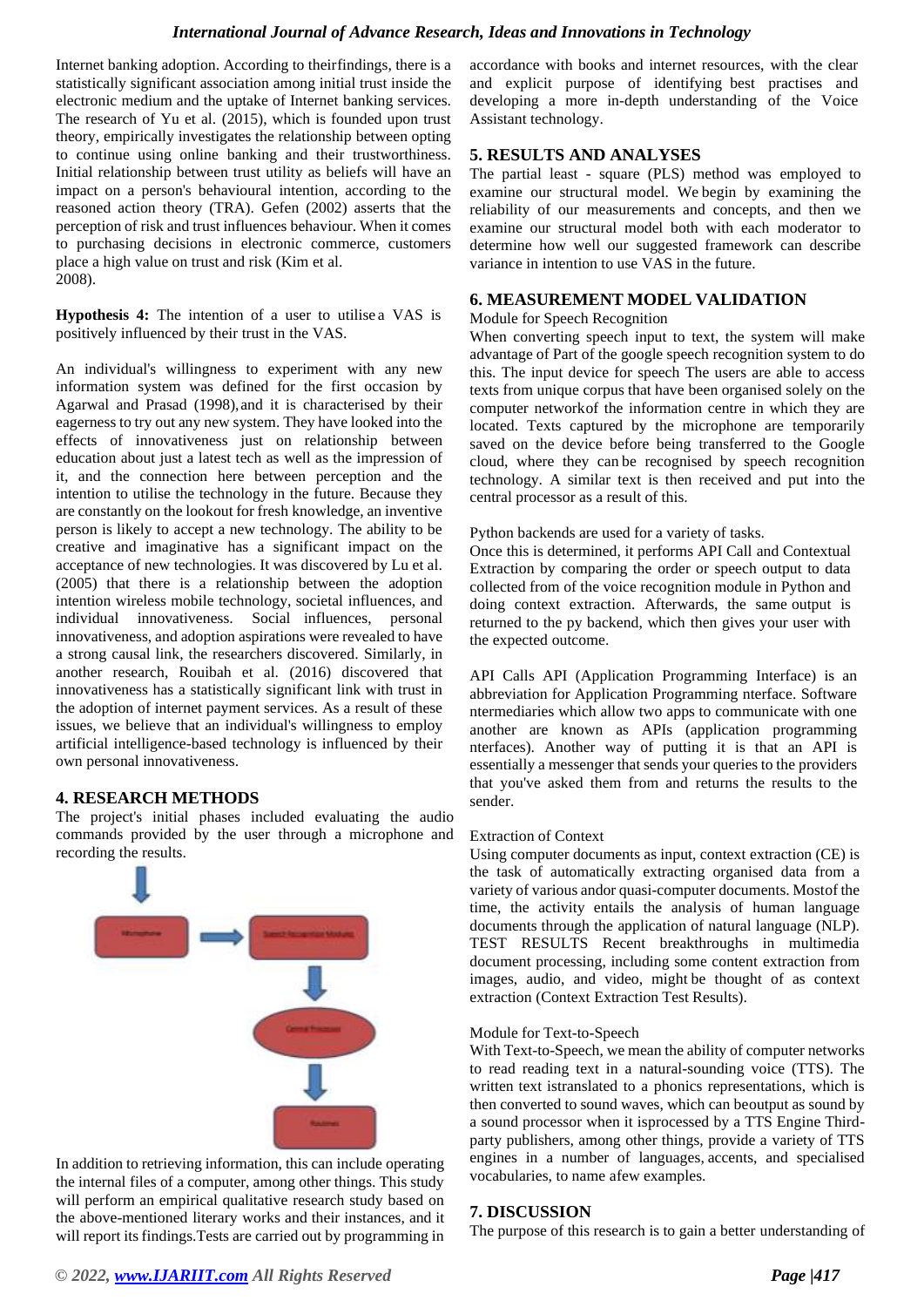the content user 's preference, which have an impact on the adoption of artificial intelligence-based solutions. We discovered that the quality of the interface is a significant element in the adoptionof VAS, which is an example of an AIbased system.

The innovator and the early adopter are two sorts of users who adopt a technology before the rest of the population, according to the diffusion of innovation paradigm (Rogers 1962).Indeed, people are intrigued by the prospect of experimenting with new technology, despite the fact that there are several uncertainties and hazards. Artificial intelligence-based solutions are new areas of research that are based on a variety of disciplines and are still in the early stages of their development. Consequently, persons who intend to utilise them can be termed early adopters in this context. To investigate the impact of entrepreneurial intention on users' trust and intention, we conducted experiments in accordance with this approach. Our results do not demonstrate thatpersonal innovativeness has a moderating effect on the relationship among impact on intention to use AIbased VAS, but we believe that by increasing the sample size, we will be able to validate this hypothesis.

It is hoped that the findings of this study would provide useful information to both practitioners and researchers. Three substantial contributions have been made to the literature as a result of this investigation. We first utilised a variety of theoretical viewpoints, including those from ISSM, SET, and HCI, and integrated them into the adoption literature in order to construct a new adoption that is more accurate in describing the adoption of emerging technologies. Multiple different theories allow us to explore phenomena from a variety of angles and construct a more complete model to better understand them as well as the relationships that exist between them, as well as the connections between them. Second, by merging several theoretical viewpoints, we discovered that the quality of interactions was a significant influence in the adoption of technology.

Quality of interaction between frontline service staff and clients has been identified in marketing literature, and quality of interaction has been researched in information systems literature based on the machinery characteristics of technologies/systems, according to marketing literature. In this study,we integrated two earlier perspectives on AI- based technologies, and a new notion of interaction quality was discovered that might be used to better explain various features of emerging technologies. The findings of this study are summarised in the following section. Third, we demonstrated the ability of balancing personal innovativeness with quality elementsand trust in a way that was understandable.

Despite the fact that this moderating role is notimportant, as we previously indicated, several fascinating difficulties have been identified, which may prompt the development of new survey questions to also be investigated.

In terms of practical ramifications, the results ofthe study enable us to develop services or products that are far more appealing to users. Our findings demonstrate that interaction quality is a crucial metric for AI-based technologies, and that enterprises should take this parameter into consideration when designing and developing their apps. Human faces and facial impressions, for example, may improve the levels of engagement of VASs by alleviating the feeling that one is dealing with an artificial intelligence system (AI).

Furthermore, the findings may be useful in the development of improved marketing techniques and advertising plans. The findings of this study assist companies and marketing managers in better understanding their customers' perceptions of their products, as well as which components of their goods are more essential in their customers' evaluation of their products. Managers could enhance their sales by putting more emphasis on the evaluation criteria of users in the marketing plans and commercials.

In this exploratory study, we looked into the adoption of artificial intelligence-based technologies based on the effects of quality characteristics on the development of trust among users. The proposed factors were evaluated, and the findings were analysed fromboth a theoretical and a practical standpoint.

This investigation, like many others, has some limitations, which are similar to those of previous studies. The first drawback of this study is the sample size that was used. Despite the fact that the sample size of the study was sufficient to be confident in the results, further research into larger samples may be beneficial in further understanding the interactions between components. To give an example, the significance of an accent or various languages inthe quality the VAS to whether or not people understand actual words could not be examined in depth.

As a result, the sample we chose may not have been a good representation of the entire population, and it may be difficult to generalise our conclusions. Based on this constraint, future study might include a larger sample size, respondents from a larger population, and responders from a variety of different countries. Second, because of the survey method's reliance on self-reported perceptions,these variables can only be quantified in terms of the responses to the survey. It is preferable to measure some variables accurately in order to conduct a more specific analysis in future study, such as personal innovativeness, in order to conduct a more explicit study in the future.

Third, although the quality of interactions has been researched, we did not look into the manyaspects of interaction quality. The results of thisstudy indicate that contact quality is a vital aspect of quality in the desire to utilise artificial intelligence-based technologies; therefore, further research into its aspects and antecedents should be conducted in the future. Understanding the antecedent of interactional justice could be beneficial in better understanding this component of quality, whichcan assist managers and designers in developingapps that are of higher quality and much more visually appealing to users. For the fourth time, the dependent variable of the study is the intention to utilise VAS; we did not examine actual adoption of technology in this study. It isvital to analyse actual usage rather than intention to use because users' actual behaviour cannot be accurately measured by their intentions, and future research might be conducted to investigate actual use of VAS. Finally, we have only looked at VAS as a single example of AI-based technology; therefore, it would be beneficial to look at the adoption of additional AI-based applications in order to better understand the current inadequacies of VAS as well as the hurdles to acceptance of thistechnology.

Understanding these flaws and roadblocks could aid service designers in developing more effective applications and services in the future.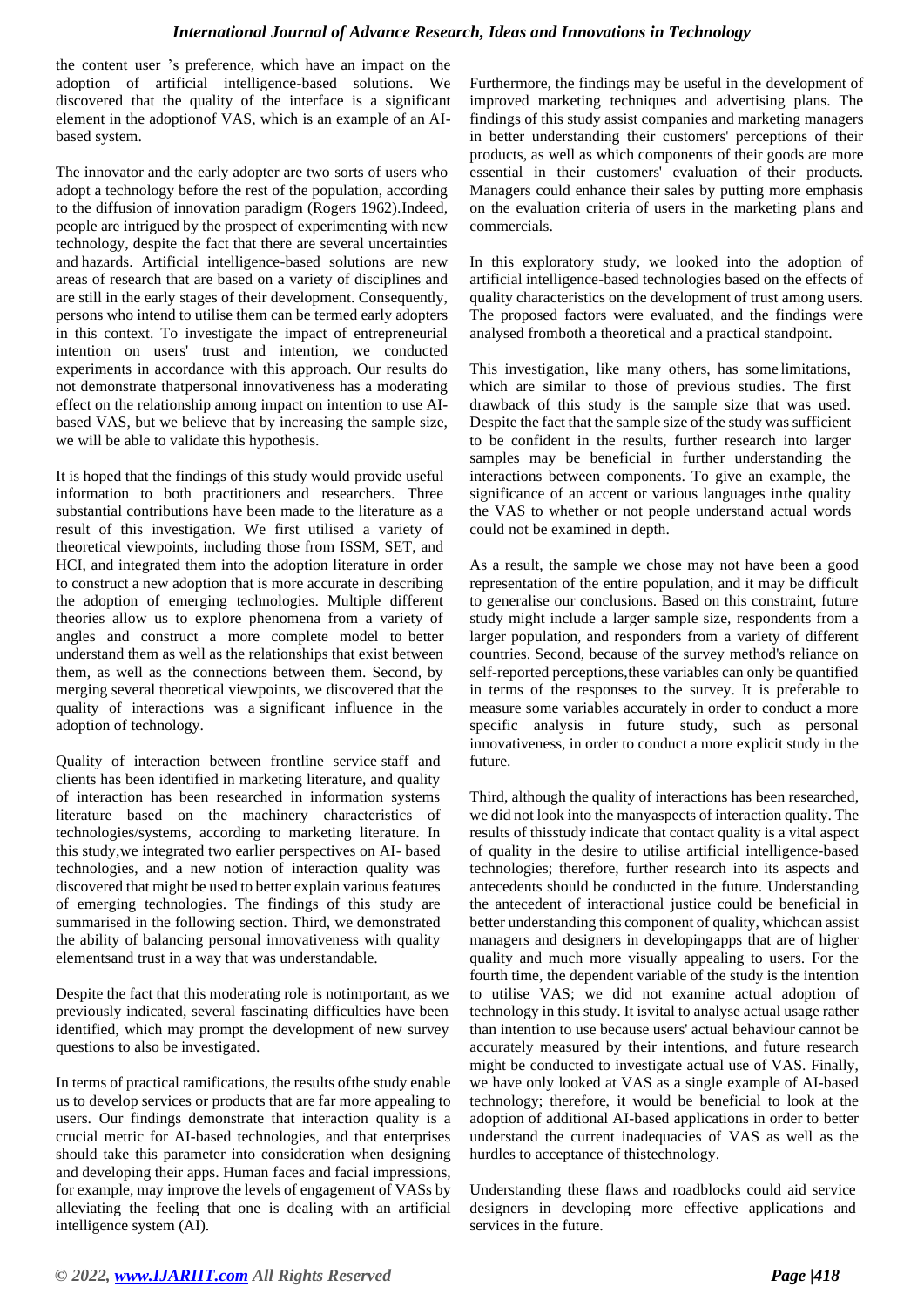## **8. CONCLUSION**

In the paper "Virtual Assistant Using Python," a study of a design and development of Digital Assistance was offered. The project is built using open software modules that have the support of the PyCharm community, which ensures that it will be able to accommodate any future upgrades. It is more flexible and straightforward to add new features to this project because of the customisable nature of the code. This makes it less likely that new additions will interfere with current system's functionality.

Besides that, it not only reacts to human orders,but it can also deliver responses to users in response to queries you have made or words you have spoken, including such initiating tasks and completing operations, among others. It consists in greeting the user inside the manner wherein the user is most comfortable, and it allows the user to freely communicate with voice assistant. The programme should also reduce any form of superfluous manual effort ittakes in the user's lifestyle in order to finish each job. The whole system is built to function with the current speech rather than with the next one that comes in to replace it.

Agriculture is extremely important to the economy. Many people rely on it for food, natural resources, and even employment. It has been done for centuries without fail. The development of technology and the advancement of agricultural practises have resulted in changes in agricultural practises. A shortage of resources forces small farmers in India to continue using conventional methods of production. This technology functions as a digital assistant, providing guidance to producers and answering their concerns regarding agricultural operations, resulting in anincrease in income for the farmers. Users may be able to upload images and videos to the assistant in the future in order to receive responses. Among the ideas for the future are sound - visual chatting with the expert, virtual assistant responses by video and picture, and more. Overall, the usage of bots will be beneficial to farmers and, as a result, the economy of the country. With advanced methodologies, artificial intelligence can bring about significant upheaval in agriculture, redefining the usual method and constraints of the industry.

## **9. REFERENCES**

- [1] Agarwal, R., and Prasad, J. 1998. "A Conceptual and Operational Definition of Personal Innovativeness in the Domain of Information Technology," Information systems research (9:2), pp. 204- 215.
- [2] Blau, P.M. 1964. Exchange and Power in Social Life. Transaction Publishers.
- [3] Brin, S., and Page, L. 1998. "The Anatomy of a Large-Scale Hypertextual Web Search Engine,"Computer networks and ISDN systems (30:1), pp. 107-117.
- [4] Chen, C.-W.D., and Cheng, C.-Y.J. 2009. "Understanding Consumer Intention in OnlineShopping: A Respecification and Validation of the Delone and Mclean Model," Behaviour & Information Technology (28:4), pp. 335-345.
- [5] Chin, W.W. 1998. "The Partial Least SquaresApproach to Structural Equation Modeling," Modern methods for business research (295:2), pp. 295-336.
- [6] Cronbach, L.J. 1951. "Coefficient Alpha and the Internal Structure of Tests," psychometrika (16:3), pp.297-334.
- [7] Dastan, I. 2016. "Factors Affecting the Adoptionof Mobile Payment Systems: An Empirical Analysis," Emerging Markets Journal (6:1), p. 17.
- [8] Davis Jr, F.D. 1986. "A Technology AcceptanceModel for

Empirically Testing New End-User Information Systems: Theory and Results." MassachusettsInstitute of Technology.

- [9] DeLone, W.H., and McLean, E.R. 1992. "Information Systems Success: The Quest forthe Dependent Variable," Information systems research (3:1),pp. 60-95.
- [10] Delone, W.H., and Mclean, E.R. 2004. "Measuring E-Commerce Success: Applying the Delone& Mclean Information Systems Success Model," International Journal of Electronic Commerce(9:1), pp. 31-47.
- [11] Ekinci, Y., and Dawes, P.L. 2009. "ConsumerPerceptions of Frontline Service Employee Personality Traits, Interaction Quality, and Consumer Satisfaction," The Service Industries Journal(29:4), pp. 503-521.
- [12]Emerson, R.M. 1962. "Power-Dependence Relations," American sociological review), pp.31-41.
- [13]Emerson, R.M. 1972. "Exchange Theory, Part Ii: Exchange Relations and Networks," Sociologicaltheories in progress (2), pp. 58-87.
- [14] Fornell, C., and Larcker, D.F. 1981. "Evaluating Structural Equation Models with Unobservable Variables and Measurement Error," Journal of marketingresearch), pp. 39- 50.
- [15] Garbarino, E., and Johnson, M.S. 1999. "The Different Roles of Satisfaction, Trust, and Commitment in Customer Relationships," the Journal ofMarketing), pp. 70-87.
- [16] Gefen, D. 2002. "Reflections on the Dimensions of Trust and Trustworthiness among Online Consumers," ACM Sigmis Database (33:3), pp. 38-53.
- [17]Grönroos, C. 1982. "An Applied Service Marketing Theory," European journal ofmarketing (16:7), pp. 30-41.
- [18]Hair, J.F., Black, W.C., Babin, B.J., Anderson, R.E., and Tatham, R.L. 1998. "Multivariate Data Analysis . Uppersaddle River," Multivariate Data Analysis(5th ed) Upper Saddle River).
- [19]Herzberg, F. 2005. "Motivation-Hygiene Theory," Organizational behavior one: Essential theories of motivation and leadership, eds JB Miner, MESharpe Inc, New York), pp. 61-74.
- [20]Jarvenpaa, S.L., and Leidner, D.E. 1998. "Communication and Trust in Global VirtualTeams," Journal of Computer‐ Mediated Communication (3:4), pp.0-0.
- [21]Jarvis, C.B., MacKenzie, S.B., and Podsakoff, P.M. 2003. "A Critical Review of Construct Indicators and Measurement Model Misspecification in Marketing and Consumer Research," Journal of consumer research (30:2), pp. 199-218.
- [22] Kettinger, W.J., and Lee, C.C. 1994. "Perceived Service Quality and User Satisfaction with the Information Services Function," Decision sciences (25:5‐6), pp. 737-766.
- [23] Kim, C., Mirusmonov, M., and Lee, I. 2010. "An Empirical Examination of Factors Influencing the Intention to Use Mobile Payment," Computersin Human Behavior (26:3), pp. 310-322.
- [24]Kim, D.J., Ferrin, D.L., and Rao, H.R. 2008. "A Trust-Based Consumer Decision-Making Model in Electronic Commerce: The Role of Trust,Perceived Risk, and Their Antecedents," Decision support systems (44:2), pp. 544- 564. Kim, H.-W., Xu, Y., and Koh, J. 2004. "A
- [25] Comparison of Online Trust Building Factors between Potential Customers and Repeat Customers," Journal of the Association for Information Systems (5:10),p.13.
- [26]Lu, J., Yu, C.-S., and Liu, C. 2005. "FacilitatingConditions, Wireless Trust and Adoption Intention," Journal of Computer Information Systems(46:1), pp. 17-24.
- [27]Marangunić, N., and Granić, A. 2015. "Technology Acceptance Model: A LiteratureReview from 1986 to